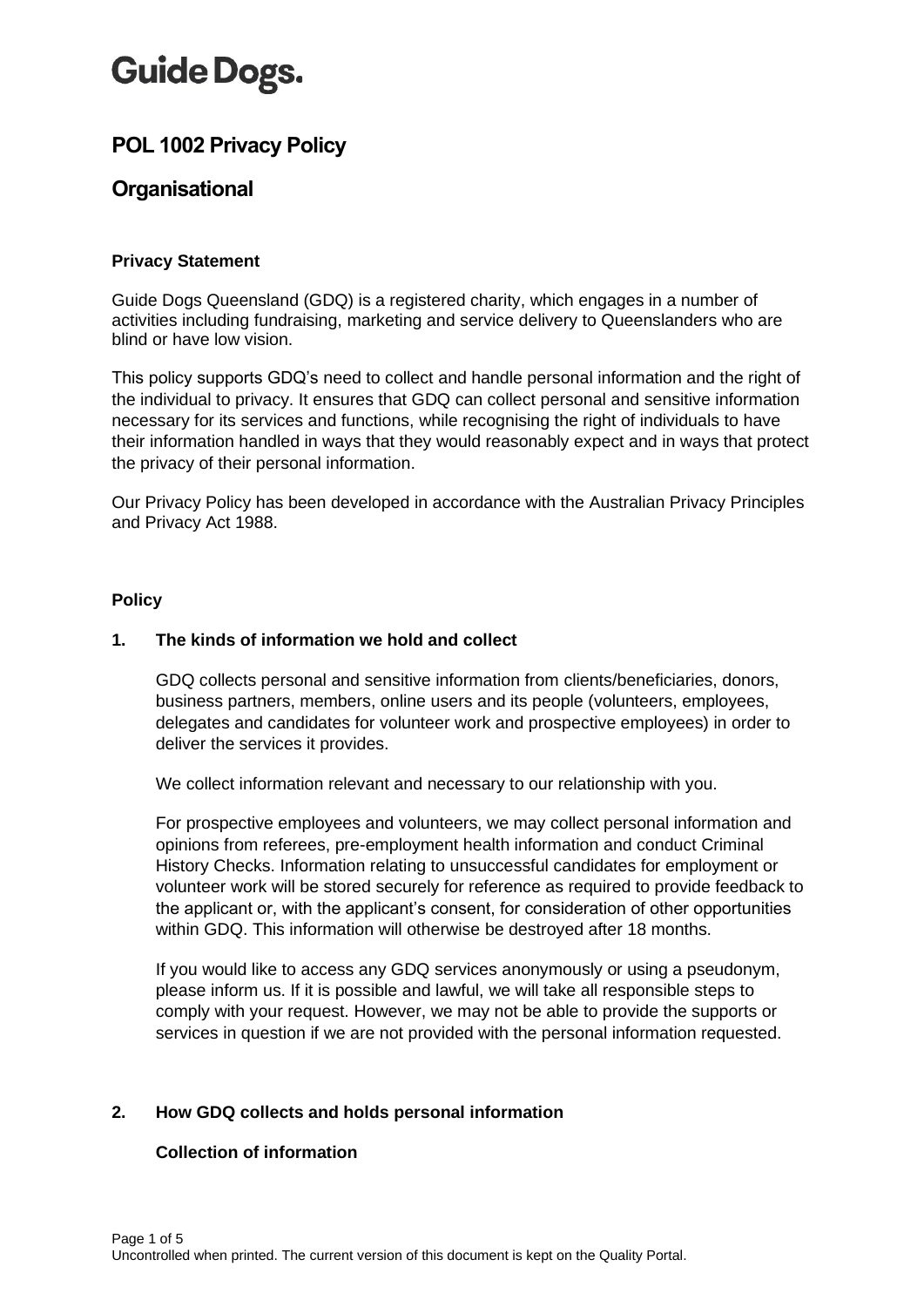We will collect personal information from you by lawful and fair means. We may collect personal information from you through a variety of different methods including:

- Complete a GDQ Form:
- Deal with us over the phone;
- Email us;
- Ask us to contact you after visiting our website or other online platform such as social media, including Facebook, Twitter, Instagram and Linkedin;
- Other activities such as purchasing of a product
- Have contact with us in person; or
- Apply for a position.

We may also collect information about you from other persons/organisations for relevant business purposes, where you have consented to the collection and provision of this information, for example such as:

- Medical records from health professional/government/agency;
- Records from another Guide Dog School; or
- Funding records from government/agency.

We do not collect any private or sensitive information, such as racial or ethnic origin, health, political opinions or membership, religious or philosophical beliefs, trade association or union membership, sexual preferences or criminal record), unless:

- The individual has consented (e.g. Police background checks on potential persons who will be working with clients and/or children, or details required to provide effective service to clients), or
- The collection is required by law, or
- The collection is necessary to prevent a serious and imminent threat to the health and safety of a person, or
- The collection is necessary for the establishment, exercise or defence of a legal claim.

# **Unsolicited information**

Should we ever receive unsolicited personal information about you which we did not ask you for, we will assess it in the following manner:

i. If we could not have collected the information from you by reasonable means; and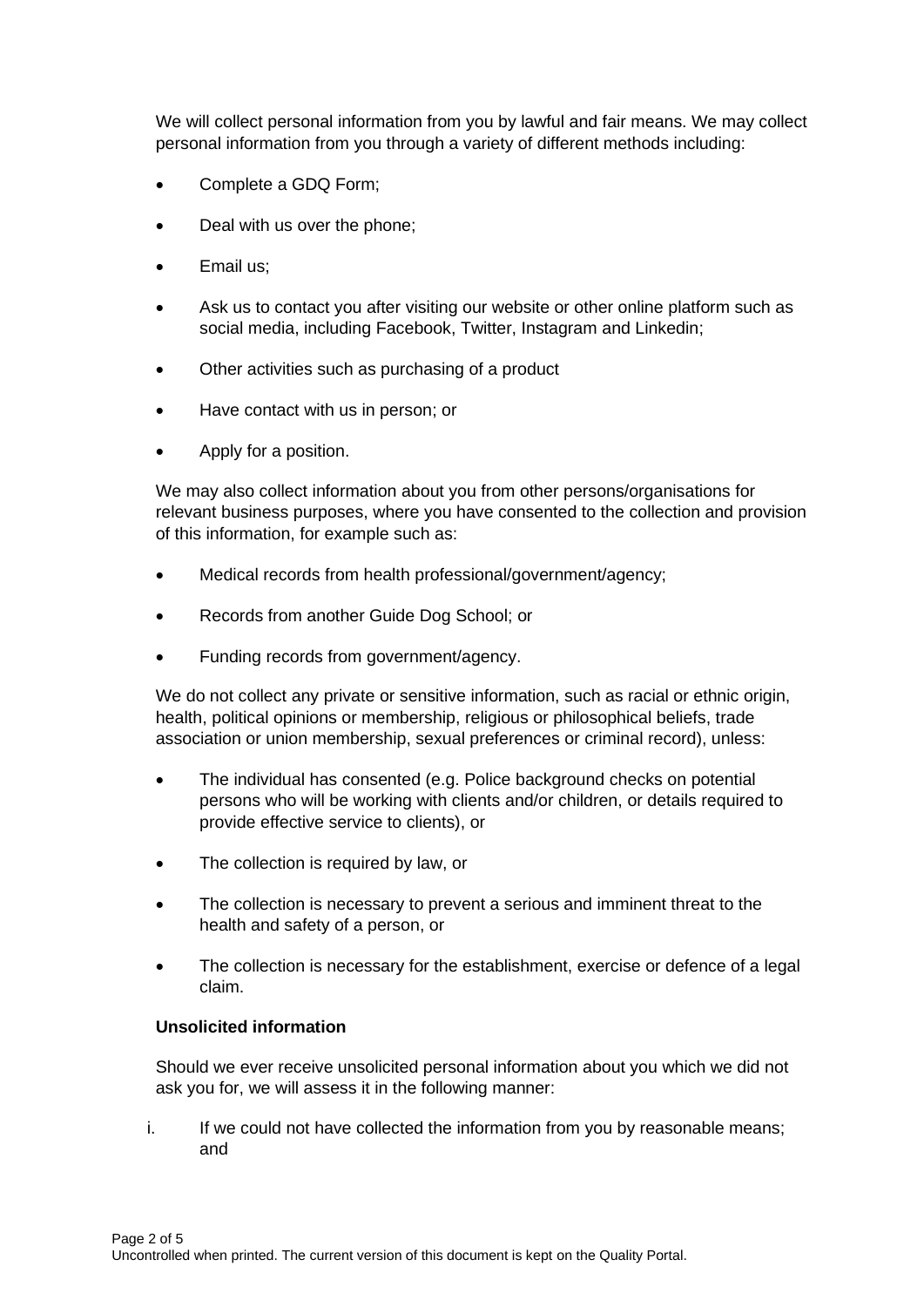ii. The information does not form part of Commonwealth record, then

We will de-identify or destroy the information accordingly.

#### **Children under age 18**

When we are required to collect personal information from children under the age of 18, we will seek consent from the parents/guardians for the collection of this information.

#### **Hold and Use of information**

GDQ has procedures in place to limit access to your personal information to only those employees with a business reason for knowing such information.

All GDQ staff members are obliged to respect the confidentiality of any personal or sensitive information held by GDQ and we keep personal information only for as long as it is required for business purposes or as required by the law.

Donor/Customer/Client information will not be released to any other organisation, person or body without the consent of the individual.

When we no longer need your personal information and are not required to keep it, we will take reasonable steps to de-identity and destroy it.

#### **3. Purpose of collection, hold, use and disclosure of personal information**

We will only use or disclose your personal information for the primary purposes for which it was collected or as consented to and/or as set out below.

Personal Information provided to GDQ will be used for the following primary purposes:

- To verify your identity where required;
- To provide customer service functions, including handling enquiries and complaints;
- To fulfil obligations under any sale and purchase contract/arrangement and/or any other contract between the individual and GDQ;
- To engage with you/or provide any of our goods or services to you (as applicable), including but not limited to mobility, counselling, support services, volunteering and fundraising;
- To provide information to you about programs, products, services and/or special offers;
- To obtain your opinion or comments about any program, products and/or services; which allows us to improve, develop and maintain services, products, programs, business systems and infrastructure;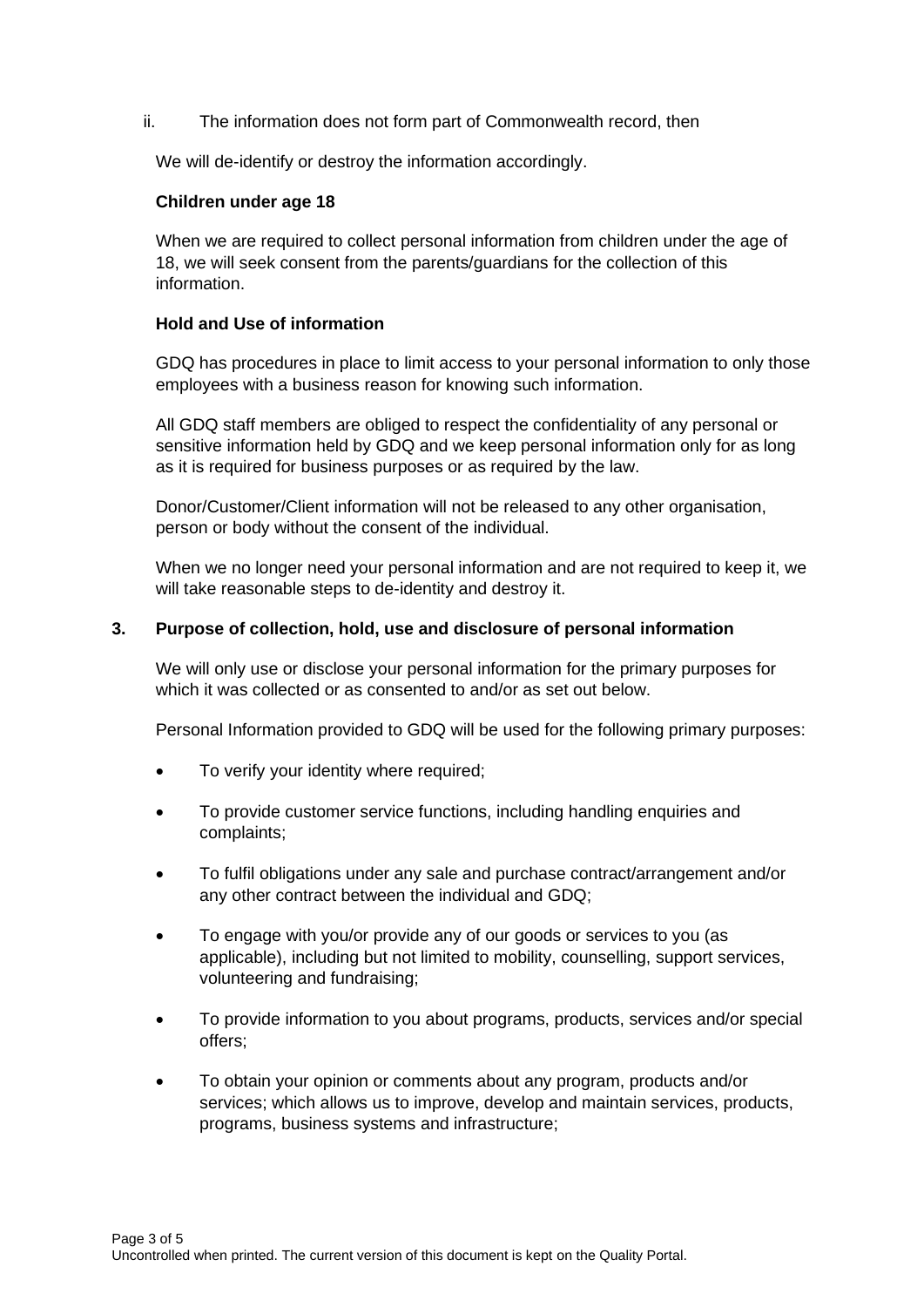- For marketing, events, and promotional activities by GDQ (including contact by direct mail, telemarketing, email, SMS and MMS messages);
- Fundraising, including the processing of donations and grants;
- Your employment (or potential employment) with us; and
- Our compliance with applicable laws.

# **4. Accessing and updating your personal information**

#### **Access**

You have the right to access your personal information, subject to certain exceptions provided by law.

For security reasons, you will be required to put your request in writing and provide proof of your identity before accessing your personal information. We also ask that you identify, as clearly as possible, the type/s of information requested. GDQ will deal with your request to provide access to your personal information in a reasonable time – usually within 30 days of receipt of your request.

If we are unable to provide you with access to your personal information for any reason, we will write to you to confirm such reasons for this decision and provide you with alternate options regarding our complaints handling process.

# **Updating your personal information**

It is inevitable that some personal information which we hold will become out of date. We will take reasonable steps to ensure that the personal information which we hold remains accurate and, if you advise us of a change of details, we will amend our records accordingly.

You can correct your information, for example, when you change your address etc. through a number of methods such as contacting GDQ via email, web contact, in writing, completion of forms or by telephone request.

GDQ will never charge you a fee to update the information.

# **5. Cross-border disclosure**

Some functionality of the GDQ website is not run by GDQ and third parties may capture and store your personal information outside Australia. These third parties include (but are not limited to) Facebook, YouTube, MailChimp, SurveyMonkey, Twitter and Google and may not be subject to the Privacy Act.

# **6. Use of our website**

We may collect non-personal information from you such as browser type, operating system, and web pages visited to help us manage our web site.